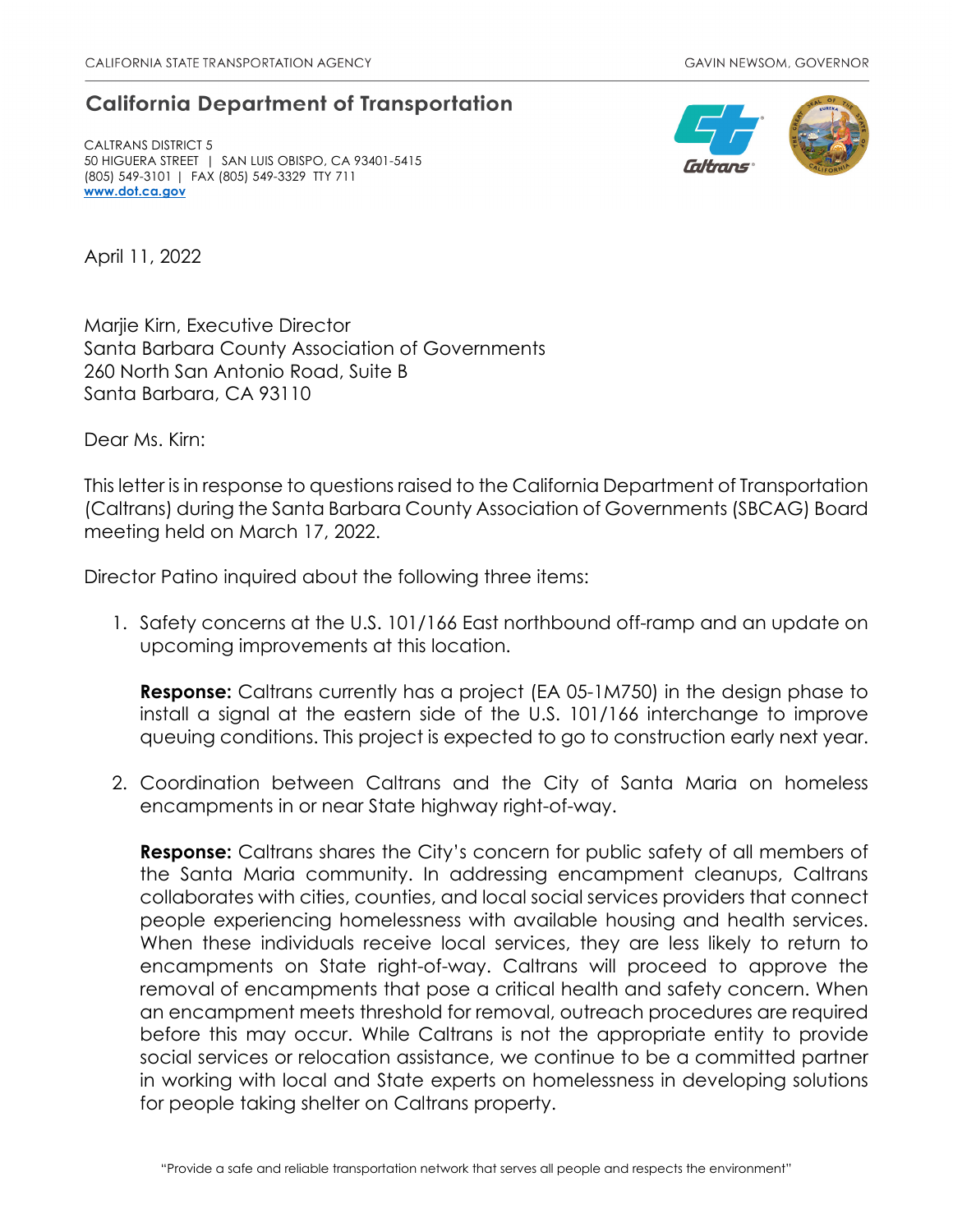Since June 2021, Caltrans has been actively working with City Net staff that provide these critical social services to Persons Experiencing Homelessness (PEH) at the unsanctioned encampments in Santa Barbara County. Once outreach has been documented, we will coordinate with our hazmat contractor and California Highway Patrol (CHP) for clean up to restore and maintain the property. In February 2022, Caltrans learned that the City of Santa Maria had been planning to clean up accumulating garbage in the Santa Maria riverbed associated with encampments. Unfortunately, this was not enough advanced notification for Caltrans to obtain the necessary approvals to provide resource assistance to the City of Santa Maria at that time.

However, by the end of this month, Caltrans will be scheduling encampment removals in the Santa Maria area at the following locations:

- U.S. 101 Santa Maria River Bridge
- U.S. 101 Donovan Road to Jim May Park
- U.S. 101 E. Main Street to Jones Street

For future inquiries associated with littler removal and encampments within Caltrans right-of-way, please contact the following Caltrans Encampment Coordinators:

- Carolyn Norris: (805) 801-1513 or Carolyn.Norris@dot.ca.gov
- Nancy Cross: (805) 458-3714 or Nancy.cross@dot.ca.gov
- 3. Status of Caltrans encroachment permit application for installing cameras on State Route 166 in downtown Santa Maria.

**Response:** The following encroachment permits have been submitted by the City of Santa Maria Police Department to Caltrans for installation of cameras on State Route 166: 0522-NMC-0114 and 0522-NMC-0117. Caltrans permit staff is actively coordinating with City staff regarding necessary adjustments to the design and location of the camera poles to ensure consistency with Caltrans' Highway Design Manual (HDM) and safety standards.

Director Julian requested point of contact information for Caltrans projects at the State Route 1/166 junction in the City of Guadalupe.

**Response:** Meg Henry is the Caltrans project manager for the State Route 1/166 Intersection Improvement and Pasadera Highway Improvement oversight projects in the City of Guadalupe. For any questions regarding these efforts, she can be contacted at meg.henry@dot.ca.gov or (805) 441-3792.